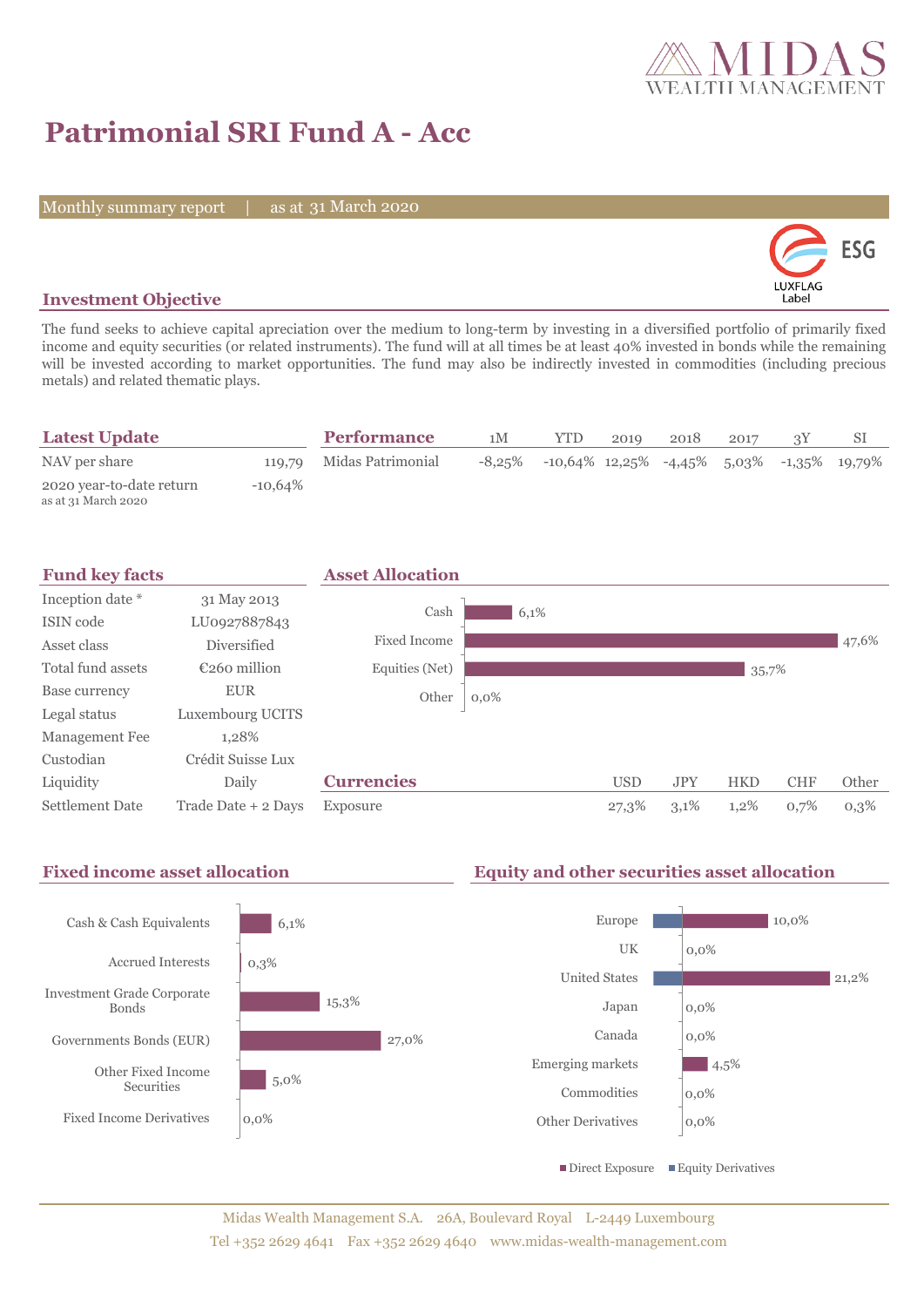

# **Patrimonial SRI Fund A - Acc**

Monthly summary report | as at 31 March 2020

| Top 10 fixed income holdings            | YTM     | Rating     | Weight | <b>Fixed inc</b> |
|-----------------------------------------|---------|------------|--------|------------------|
| DEUTSCHLAND REP: DBR o 08/15/29         | $-0.6%$ | <b>AAA</b> | 2,4%   |                  |
| ALLIANDER: ALLRNV 07/8 04/22/26         | $-0,2%$ | $AA-$      | 2,1%   | AAA              |
| NETHERLANDS GOVT: NETHER 0 3/4 07       | $-0.5%$ | AAA        | 2,0%   | AA               |
| BTPS: BTPS 2 02/01/28                   | 0.9%    | BBB-       | 2,0%   | $\mathsf{A}$     |
| HELLENIC REPUBLI : GGB 4 3/8 08/01/22   | $0,3\%$ | $B+$       | 1,8%   | <b>BBB</b>       |
| FRANCE O.A.T.: FRTR 2 05/25/48          | $0.4\%$ | AA         | 1,7%   | <b>BB</b>        |
| DEUTSCHLAND REP: DBR 11/4 08/15/48      | $-0,2%$ | AAA        | 1,6%   | $\mathbf{B}$     |
| EUROPEAN INVT BK : EIB o $3/8$ o7/16/25 | $-0.5%$ | AAA        | 1,4%   | <b>CCC</b>       |
| AGENCE FRANCAISE : AGFRNC 0 1/8 11/1    | $-0.4%$ | AA         | 1,4%   | NR.              |
| BTPS: BTPS 0.35 02/01/25                | 0.5%    | BBB-       | 1,3%   |                  |
|                                         |         |            |        |                  |

**The 10 fixed income rating breakdown** 



| Top 10 equity holdings        | Sector                        | Weight  |
|-------------------------------|-------------------------------|---------|
| <b>ALTICE NV - A</b>          | <b>Communication Services</b> | 3,7%    |
| <b>FREY</b>                   | Real Estate                   | $1,7\%$ |
| NVIDIA CORP                   | <b>Information Technology</b> | 1,3%    |
| <b>MICROSOFT CORP</b>         | <b>Information Technology</b> | 1,2%    |
| <b>APPLE INC</b>              | <b>Information Technology</b> | 1,2%    |
| <b>LVMH</b>                   | <b>Consumer Discretionary</b> | 1,2%    |
| <b>ALPHABET INC-CL A</b>      | <b>Communication Services</b> | 1,1%    |
| <b>MASTERCARD INC-CLASS A</b> | <b>Information Technology</b> | 1,1%    |
| ALIBABA GROUP HOLDING-SP ADR  | <b>Consumer Discretionary</b> | 1,1%    |
| VISA INC                      | <b>Information Technology</b> | 1,1%    |

## **Equity sector breakdown**

| <b>Consumer Discretionary</b> | 12,3%   |
|-------------------------------|---------|
| <b>Consumer Staples</b>       | 9,1%    |
| Energy                        | $0,0\%$ |
| Financials                    | $0.0\%$ |
| Health Care                   | 13,8%   |
| <b>Information Technology</b> | 31,4%   |
| Industrials                   | 5.0%    |
| Materials                     | $0.0\%$ |
| <b>Communication Services</b> | 16,4%   |
| Utilities                     | 4,6%    |
| <b>Real Estate</b>            | 7,5%    |



# **Thematics breakdown Top 5 funds and other holdings**

Quaero Bamboo 1,6%